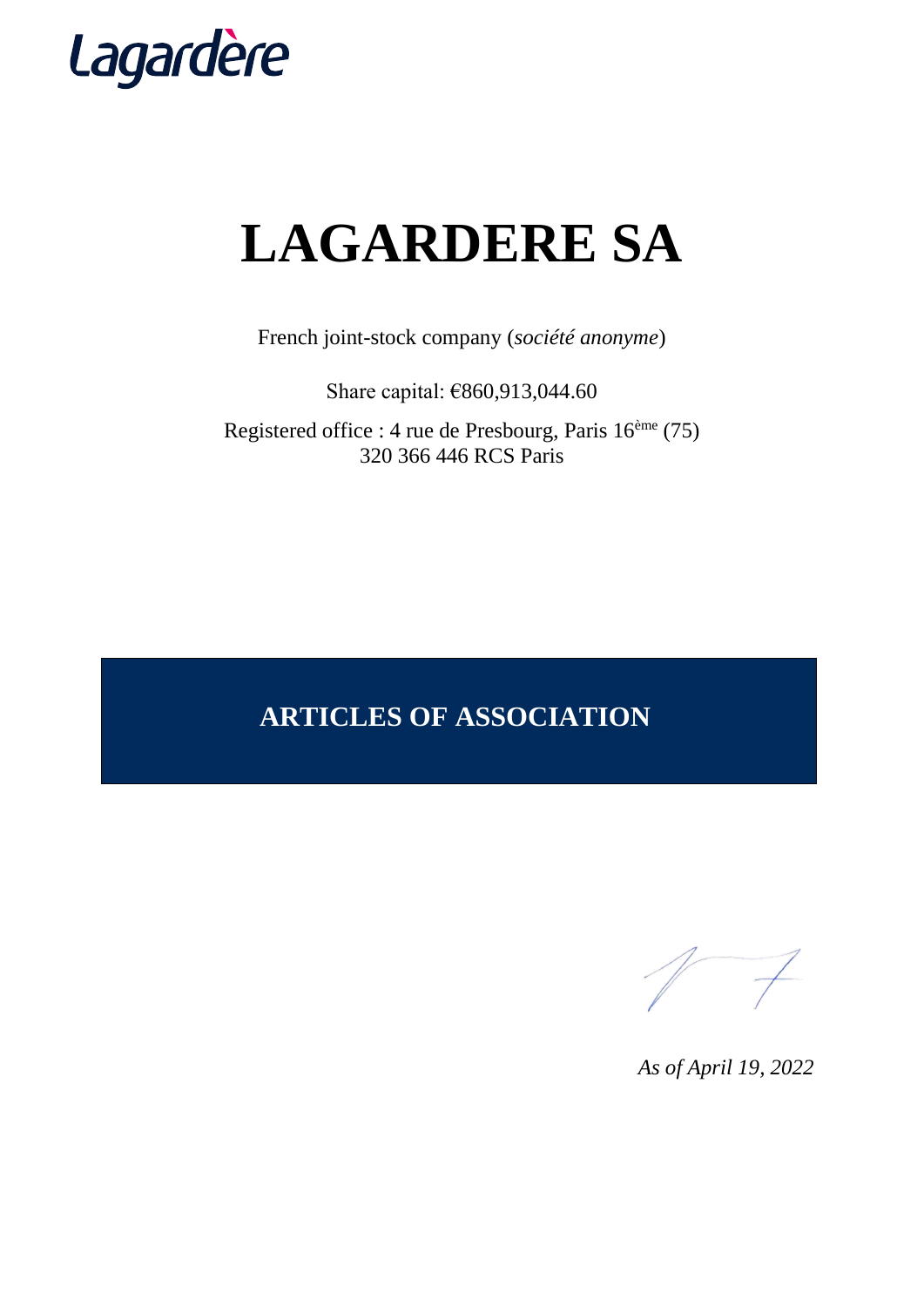#### **I - THE COMPANY**

#### **ARTICLE 1 – Legal form**

Lagardère SCA (hereinafter the "**Company**") was incorporated on 24 September 1980 as a French joint-stock company (*société anonyme*) and subsequently converted into a partnership limited by shares (*société en commandite par actions*) on 30 December 1992 by decision of the Ordinary and Extraordinary General Meeting of Shareholders of 30 December 1992.

By decision of the Ordinary and Extraordinary General Meeting of 30 June 2021, and with the prior agreement of the General Partners, the Company was converted into a joint-stock company (*société anonyme*) with a Board of Directors.

The Company is governed by these Articles of Association and by the laws, decrees and regulations applicable to French joint-stock companies.

#### **ARTICLE 2 – Company name**

The name of the Company is "Lagardère SA".

#### **ARTICLE 3 – Corporate purpose**

The Company's corporate purpose is, in France or abroad:

- 1°) to acquire any form of interests or investments in all types of company or business, whether French or foreign, by any appropriate means;
- 2°) to manage any type of marketable security portfolio and to carry out any related spot or forward transactions, whether contingent or not;
- 3°) to acquire and license any patents, trademarks, and commercial and industrial businesses;
- 4°) and more generally, to carry out any commercial, financial, industrial, security and property transactions related to the above purposes or to any other purpose related thereto liable to promote and develop the Company's business.

#### **ARTICLE 4 – Registered office**

The registered office is located at 4 rue de Presbourg, 75116 Paris, France.

It may be transferred to any other place, pursuant to the applicable laws and regulations.

#### **ARTICLE 5 – Term of the Company**

The term of the Company is set at 99 years commencing on 16 December 1980, the date of its registration with the Trade and Companies Registry.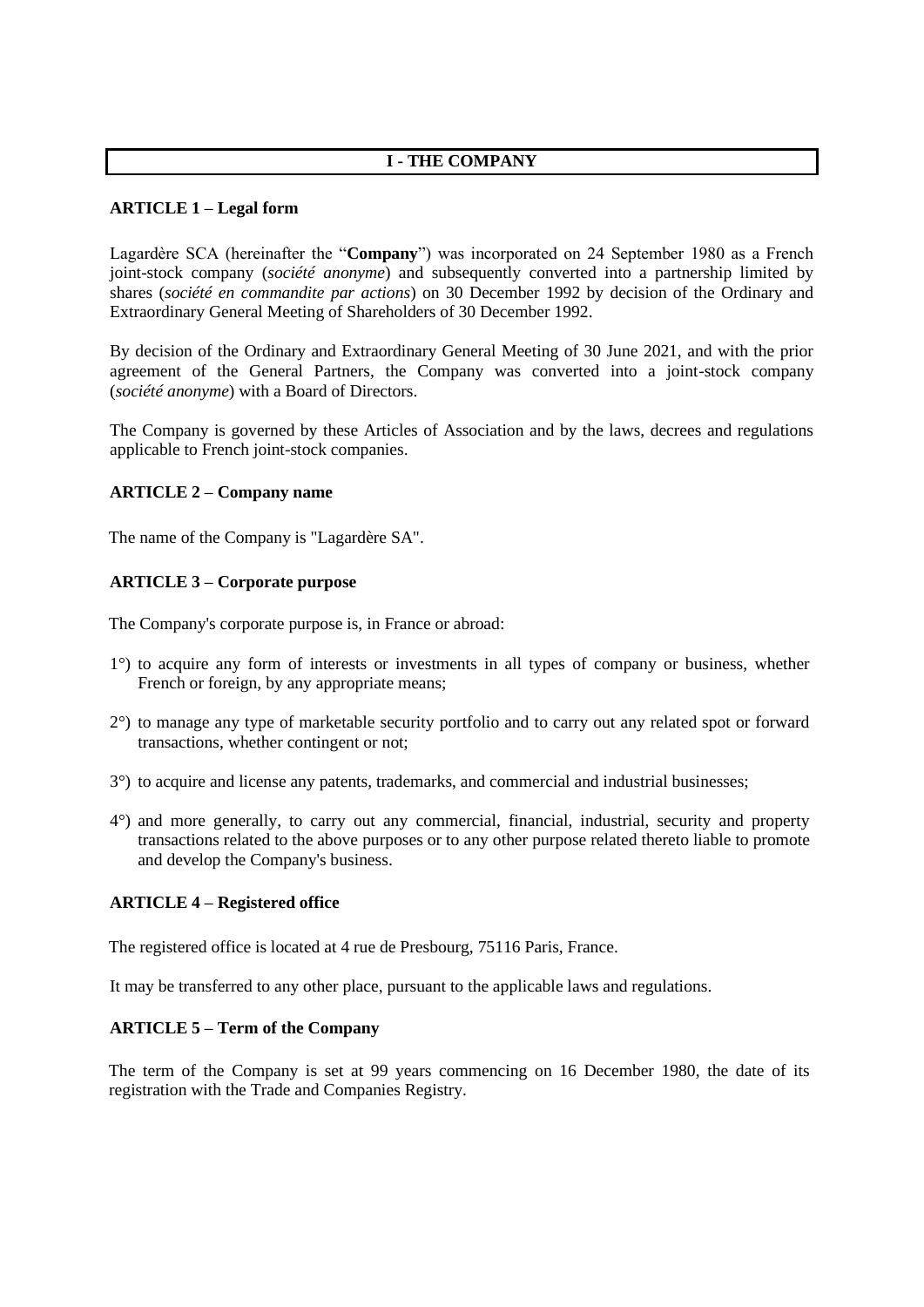#### **II - SHARE CAPITAL**

#### **ARTICLE 6 – Share capital**

The share capital is set at  $\epsilon$ 860,913,044.60, represented by 141,133,286 shares with a par value of €6.10, all ranking *pari passu* and fully paid up.

#### **ARTICLE 7 – Changes in the share capital**

The share capital may be increased or reduced by any method or means authorised by the regulations.

The General Meeting may, in accordance with the law and regulations, delegate all necessary authority and/or powers to the Board of Directors to decide to increase the share capital, issue any securities giving rights to shares, or reduce the share capital, set the amount and the terms and conditions thereof and take any action required to ensure that the operation is properly completed, or to perform all such operations directly.

#### **ARTICLE 8 – Form and transfer of shares**

The shares are registered shares.

They are registered in a shareholder account under the terms and conditions provided by the applicable laws and regulations.

The shares are freely transferable and negotiable, under the terms and conditions provided by the applicable laws and regulations. The ownership of shares results from their registration in the share register under the conditions set by the applicable regulations.

#### **ARTICLE 9 – Rights and obligations attached to shares**

Each share confers the right to a share in the assets and profits of the Company and in the liquidation surplus in proportion to the amount of capital it represents.

The shareholders' liability for the Company's debts is limited to the amount of their contributions, namely, to the value of the shares they own.

Each share gives the right to take part in and vote at General Meetings under the conditions and subject to the exceptions provided for by the applicable laws and regulations and by these Articles of Association.

Any person owning one or more shares is bound by these Articles of Association and by the decisions taken by General Meetings.

Whenever several shares are required to be held for the purpose of exercising a right, shareholders are personally responsible for obtaining the required number of shares, with no right to take action against the Company in this respect.

Each share is indivisible with regards to the Company. Consequently, joint owners of shares must be represented *vis-à-vis* the Company by one or other of said owners or by a single representative.

Each of the shares gives the right to receive the same net amount in the event of distribution or repayment. Consequently, all the shares are equally subject to any tax exemptions and any taxes payable by the Company to which such distribution or repayment may give rise.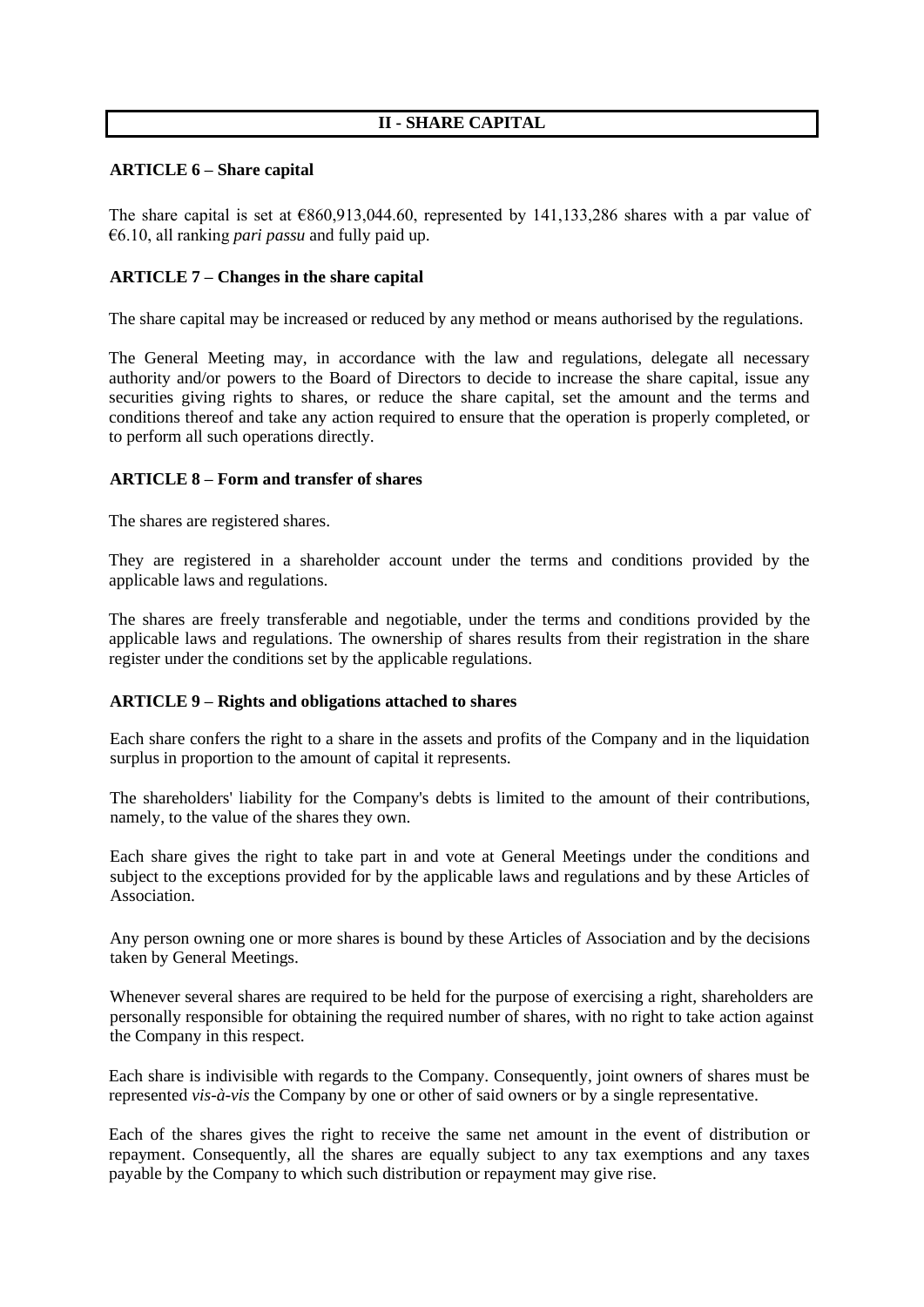#### **ARTICLE 10 – Disclosure of holdings exceeding specific thresholds**

Without prejudice to the provisions of article L. 233-7 of the French Commercial Code (*Code de commerce*), any person who comes to hold, directly or indirectly, as defined in article L. 233-7, 1% or more of the voting rights at General Meetings, must, within five calendar days following the date the threshold was crossed and, as applicable, irrespective of the date on which ownership of the shares was effectively transferred, disclose to the Company, by registered letter with acknowledgement of receipt, addressed to the registered office, the total number of shares and voting rights held. For registered shareholders and intermediaries not residing in France, this disclosure may be made by means of a procedure equivalent to that of a registered letter with acknowledgement of receipt in use in their country of residence. Such procedure must furnish the Company with proof of the date on which the disclosure was sent and received.

A further disclosure must be made in the conditions described above each time a threshold of a further 1% is exceeded.

Failing a disclosure in the conditions described above, all shares in excess of the threshold for which disclosure should have been made lose their voting rights in respect of any General Meeting that may be held within a two-year period following the date on which the disclosure is finally made, upon request of one or more shareholders holding 5% or more of the share capital, such request being duly recorded in the minutes of the General Meeting. In these same circumstances, voting rights attached to such shares for which proper disclosure has not been made may not be exercised by the shareholder in default, nor may said shareholder delegate such rights to others.

If necessary, the Company may, at any time, identify the holders of equity securities or bondholders, in accordance with the applicable legal and regulatory conditions.

#### **III – MANAGEMENT OF THE COMPANY**

#### **ARTICLE 11 – Membership of the Board of Directors**

- 1°) The Company is managed by a Board of Directors comprising at least eight and no more than nine members, individuals or legal entities, in addition to one or two members representing employees, appointed in accordance with the terms and conditions set out in article 11.6 below.
- 2°) The term of office of members of the Board of Directors is four years. It terminates at the close of the Annual General Meeting called to approve the financial statements for the preceding year held during the year in which the member's term of office expires. Members of the Board of Directors may be re-appointed. However, by way of exception:
	- the Ordinary General Meeting may appoint or re-appoint members of the Board of Directors for a term exceeding four years, without however exceeding six years, it being specified that the Board of Directors may not, at any given time, have more than one member whose remaining term of office exceeds four years;
	- the Ordinary General Meeting may appoint or re-appoint one or several members for a term of less than four years for the sole purpose of ensuring the staggered re-appointment of the Board, such that subsequent re-appointments apply only to a portion of its members each time.
- 3°) No more than one-third of the members of the Board of Directors in office may be over seventy-five years old. If this proportion is exceeded, the oldest member is automatically deemed to have resigned.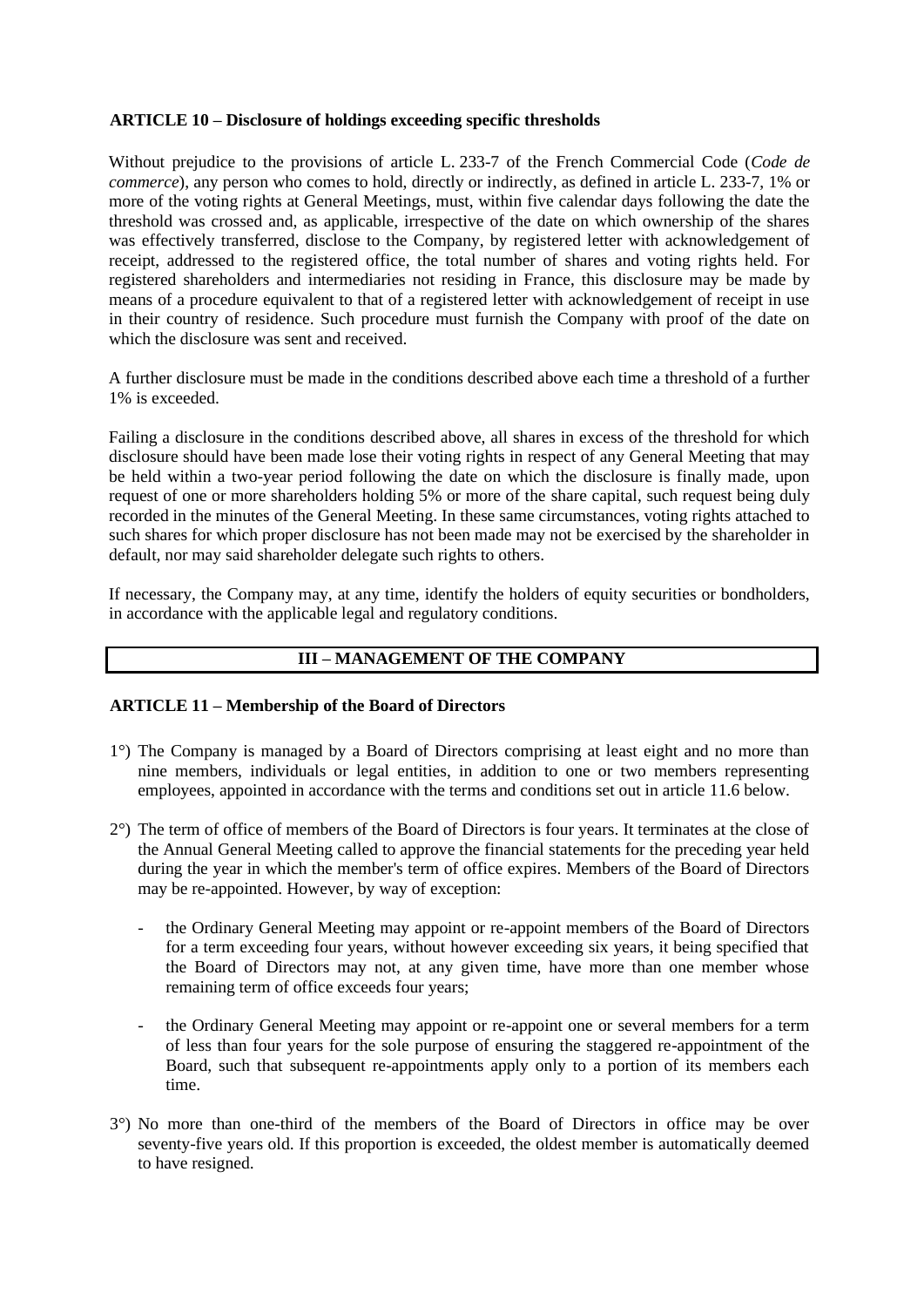- 4°) Each member of the Board of Directors (other than the members representing employees or employee shareholders) must each own at least 150 shares of the Company and have three months from the date of their appointment in which to acquire such shares, if not already in their possession at the time of their appointment. Any member who ceases to own the required number of shares during their term of office will automatically be deemed to have resigned if this situation is not remedied within three months.
- 5°) In the event of a vacancy following death, resignation or for any other reason, the Board may appoint one or more replacement members on a provisional basis. Provisional appointments are confirmed at the next Annual General Meeting.

The replacement member's term of office is for the period remaining until the end of the predecessor's term of office.

If a provisional appointment is not confirmed at the General Meeting, the Board of Directors' decisions nonetheless remain valid.

6°) Where the provisions of article L. 225-27-1 of the French Commercial Code apply to the Company, the Board of Directors also includes one or two members representing Group employees and designated by the Group Employees' Committee.

The Board of Directors will have two employee representative members when the number of the other Board members as determined in accordance with article L. 225-27-1 of the French Commercial Code exceeds eight, and one employee representative member when the number of the other Board members as so determined is equal to or less than eight. When two employee representative directors are appointed, one must be a man and the other a woman.

Subject to the provisions of this article and of the French Commercial Code, employee representative directors have the same status, powers and responsibilities as the other directors.

The term of office of members of the Board of Directors representing employees is four years.

If the number of the other members of the Board of Directors as referred to in article L. 225-27-1 of the French Commercial Code falls to eight or less, the terms of office of the sitting employee representative members will not be affected and will remain in force until their scheduled expiry date.

If the seat of an employee representative member of the Board of Directors falls vacant for any reason, it will be filled in accordance with the conditions set out in article L. 225-34 of the French Commercial Code.

#### **ARTICLE 11** *Bis* **– Board Advisor**

In addition to the members of the Board of Directors referred to in article 11, one Board Advisor (*censeur*) may be appointed to the Board of Directors by the shareholders on the Board's recommendation. The Board Advisor must be a natural person and may be chosen from among the shareholders. The General Meeting determines the duration of the Board Advisor's term of office, which may not exceed four years, and can remove the Board Advisor from office at any time.

The Board Advisor is invited to all meetings of the Board of Directors pursuant to the same procedure applicable to its members, and attends meetings in an advisory capacity only.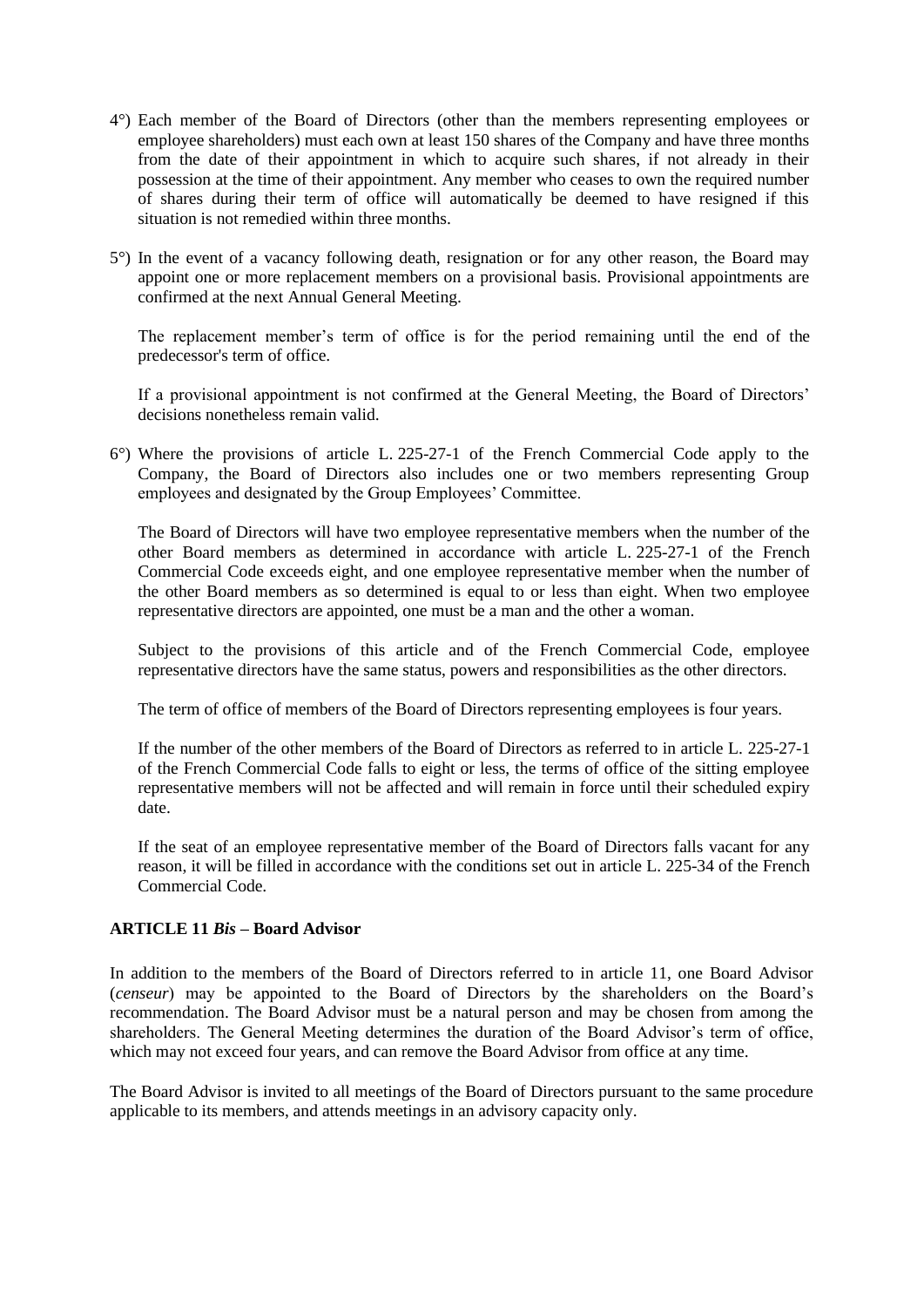The Board of Directors determines the terms of the remuneration of the Board Advisor, and may decide to allocate to the Board Advisor a portion of the remuneration that the Ordinary General Meeting has allocated to the members of the Board of Directors.

#### **ARTICLE 12 – Meetings of the Board of Directors**

1°) The Board of Directors elects from among its members a Chairman, who must be an individual, to exercise the duties provided for by law. The Chairman of the Board of Directors organises and leads the work of the Board, reports thereon to shareholders at the General Meeting and oversees the smooth functioning of the Company's governance bodies. He/she ensures that the directors are able to properly perform their duties.

The Board of Directors determines the remuneration of the Chairman, in accordance with the applicable regulations, and sets the Chairman's term of office, which may not exceed his/her term as a director. The Chairman may be re-elected. The age limit for the Chairman of the Board of Directors is 80 years.

If deemed useful, the Board of Directors may appoint a Vice-Chairman from among its members. The Vice-Chairman is subject to the same age limit as the Chairman. The Vice-Chairman has the duty of replacing the Chairman if he/she is temporarily prevented from fulfilling his/her duties, or in the event of his/her death. This substitution applies: (i) in the event of temporary unavailability, for as long as the Chairman is unavailable; (ii) in the event of death, until a new Chairman is elected.

The Board of Directors chooses a secretary, who need not be a member of the Board. The Vice-Chairman and the Board Secretary remain in post for the period determined by the Board of Directors. In the case of the Vice-Chairman, this period may not exceed his/her term of office as a director.

- 2°) In the event of the unavailability of the Chairman and of the Vice-Chairman, where applicable, the Board of Directors appoints a chairman for each meeting from among the members present. In the event of the unavailability of the Board Secretary, the Board of Directors appoints a substitute from among its members or a third party.
- 3°) Meetings of the Board of Directors are held at the registered office or at any other location as indicated in the notice of meeting. The Board of Directors meets as often as required by the interests of the Company.

Meetings may be called by any written means (including by e-mail) by the Chairman of the Board of Directors or, in the absence of the Chairman, by the Vice-Chairman. The agenda is prepared by the person calling the meeting. However, the Board of Directors may meet without advance notice and without a pre-established agenda: (i) if all of the sitting directors are present or represented at the meeting in question, or (ii) if the meeting is called by the Chairman during a General Meeting.

At least one-third of the directors may at any time request the Chairman to convene the Board of Directors with a specific meeting agenda. If the Chairman does not call the meeting within seven calendar days, the directors having requested the meeting of the Board of Directors may directly convene the Board of Directors to deliberate on the agenda initially sent to the Chairman.

4°) At least half of the members must participate in order for the Board of Directors' decisions to be valid.

Decisions are made by a majority vote of the members present or represented and qualified to vote. In the event of a tied vote, the Chairman has the casting vote.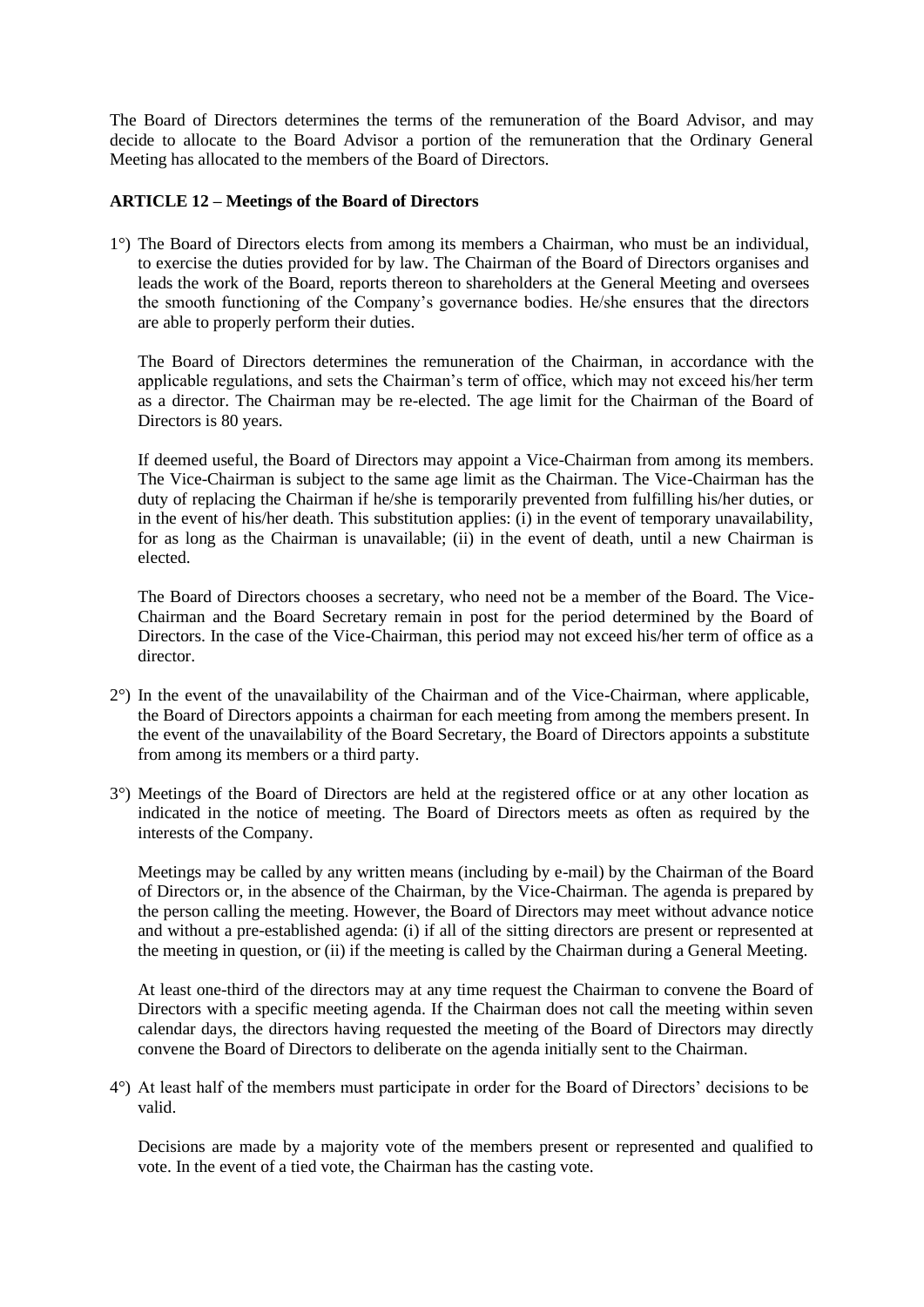In calculating the quorum and majority, Board members attending the meeting via video conferencing or other telecommunications technology are considered to be present subject to the conditions provided for in the Internal Rules of the Board of Directors established by the Board of Directors.

The Board of Directors' deliberations are recorded in minutes entered into a special register and signed by the meeting chairman and secretary or by the majority of members present.

The Board of Directors may take decisions by way of a written consultation among its members under the conditions provided for in the applicable laws and regulations. The arrangements for such consultation are set out in the Internal Rules established by the Board of Directors.

- 5°) By way of exception to article 12 4° above, the specific majority rules set out below will apply until 30 June 2027:
	- decisions relating to the appointment or removal of the Chief Executive Officer are taken by a majority of two-thirds of all the votes of the Board of Directors, regardless of the conditions of quorum of the meeting or consultation during which these decisions are taken;
	- decisions relating to the appointment or removal of the Deputy Chief Executive Officers are taken by a majority of two-thirds of all the votes of the Board of Directors, regardless of the conditions of quorum of the meeting or consultation during which these decisions are taken;
	- decisions relating to the appointment of the assistant managing directors *(directeurs généraux adjoints)* are taken by a majority of two-thirds of all the votes of the Board of Directors, regardless of the conditions of quorum of the meeting or consultation during which these decisions are taken;
	- decisions relating to the remuneration of the Chief Executive Officer and Deputy Chief Executive Officers are taken by a majority of two-thirds of all the votes of the Board of Directors, regardless of the conditions of quorum of the meeting or consultation during which these decisions are taken, where these decisions concern the reduction of said remuneration or the toughening of the associated conditions.

#### **ARTICLE 13 – Powers of the Board of Directors**

1°) The Board of Directors determines the orientations of the Company's business and ensures their implementation in line with its corporate interest and taking into consideration the social and environmental issues surrounding its activities. Subject to those powers expressly attributed to the General Meeting, and within the limits of the corporate purpose, the Board addresses all matters concerning the smooth running of the Company and, through its deliberations, controls all matters concerning it.

The Board of Directors proceeds with such controls and verifications as it deems appropriate.

2°) The Board of Directors may decide to create committees to study matters submitted for their opinion by the Board of Directors or its Chairman; the Board of Directors defines their membership, their terms of reference and, where applicable, the remuneration of their members in accordance with the applicable regulations and with the Internal Rules established by the Board of Directors. The Board of Directors may assign to one or more of its members any special duties for one or more determined purposes.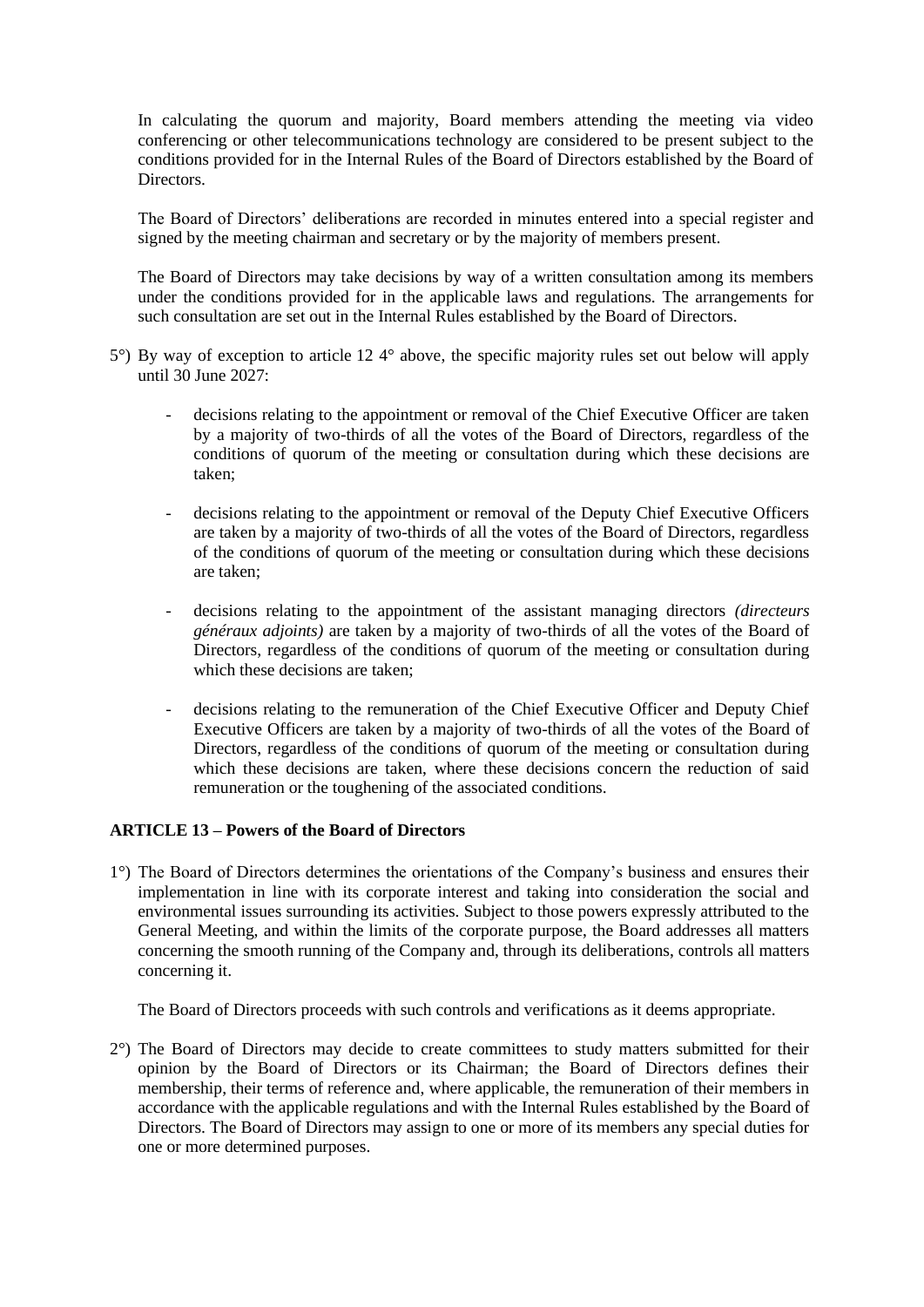#### **ARTICLE 14 – Remuneration of the Board of Directors**

The Board of Directors may be allocated fixed annual remuneration, whose amount is fixed by the Ordinary General Meeting and remains unchanged until otherwise decided by a subsequent General Meeting.

The Board of Directors allocates the amount of this remuneration among its members, and allocates any other remuneration to its members, under the conditions provided for by the applicable regulations.

#### **IV – GENERAL MANAGEMENT**

#### **ARTICLE 15 – General Management**

#### **15.1. Choice between the two methods of General Management organisation**

The Company's General Management is conducted, under his/her responsibility, either by the Chairman of the Board of Directors, who then has the title of Chairman and Chief Executive Officer, or by another individual appointed by the Board of Directors, in accordance with article 15.2° hereafter, with the title of Chief Executive Officer, according to the decision of the Board of Directors on the choice between the two methods of General Management organisation. The shareholders and third parties are notified of this choice under the conditions set by the applicable laws and regulations.

When the General Management of the Company is conducted by the Chairman of the Board of Directors, the provisions below concerning the Chief Executive Officer apply to the Chairman.

#### **15.2. Chief Executive Officer and Deputy Chief Executive Officers**

- 1°) The Chief Executive Officer may be chosen from among the directors or otherwise.
- 2°) On the recommendation of the Chief Executive Officer, the Board of Directors may appoint one or more individuals responsible for assisting the Chief Executive Officer, with the title of Deputy Chief Executive Officer. The Deputy Chief Executive Officer may also be a director. The number of Deputy Chief Executive Officers may not exceed five. In agreement with the Chief Executive Officer, the Board of Directors determines the scope and term of the powers granted to the Deputy Chief Executive Officer. With respect to third parties, the Deputy Chief Executive Officers possess the same powers as the Chief Executive Officer.
- 3°) The age limit for persons occupying the position of Chief Executive Officer or Deputy Chief Executive Officer is 80 years. If the Chief Executive Officer or a Deputy Chief Executive Officers reaches this age limit during the course of his/her term of office as Chief Executive Officer or Deputy Chief Executive Officer, as the case may be, they are deemed to have automatically resigned on the date of their eightieth birthday.

The Board of Directors sets the term of office of the Chief Executive Officer and the Deputy Chief Executive Officers.

The term of office of a Chief Executive Officer or Deputy Chief Executive Officer who is a director may not exceed his/her term of office as a director.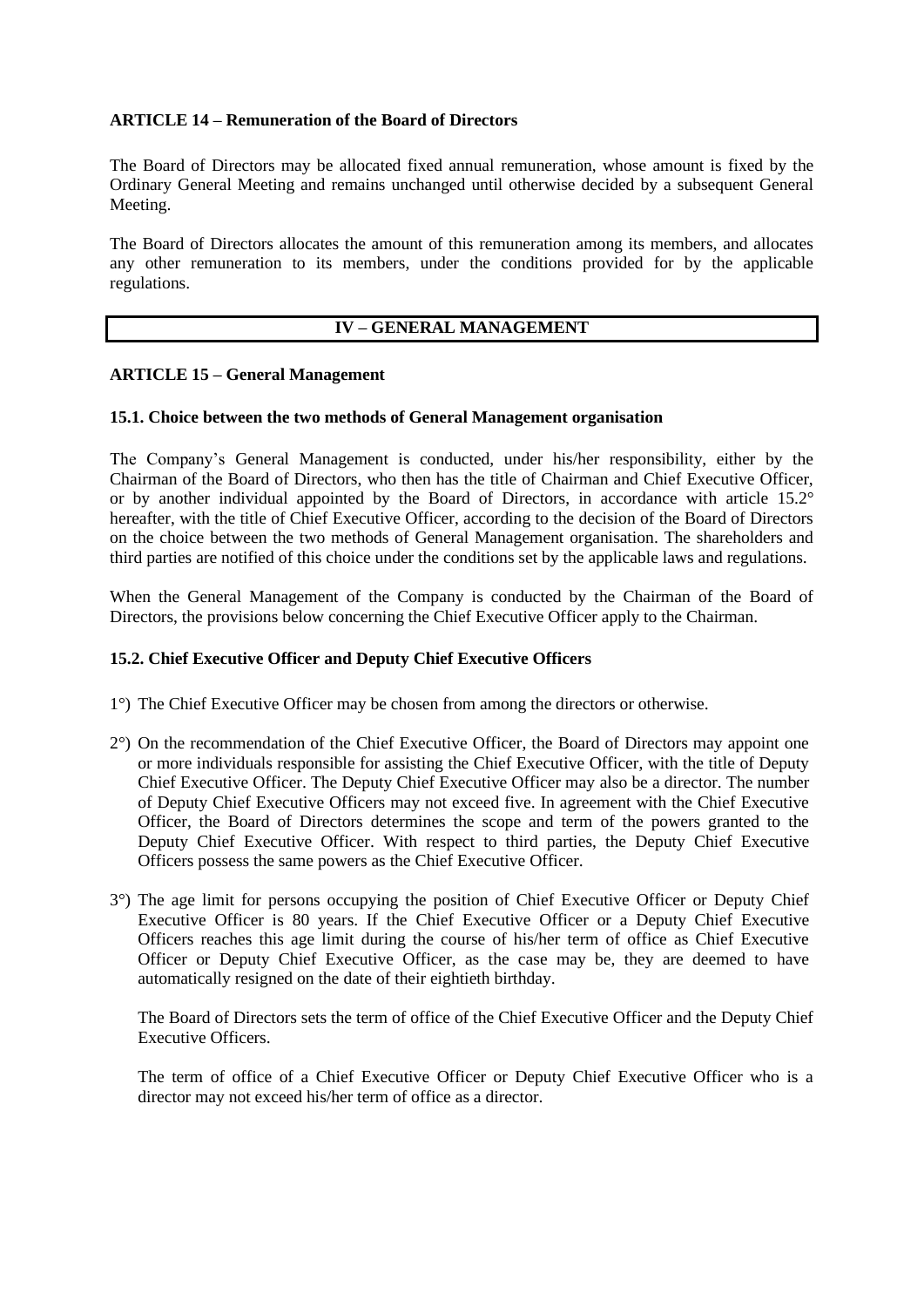The Chief Executive Officer may be removed at any time by decision of the Board of Directors. The same applies to the Deputy Chief Executive Officers, following a recommendation by the Chief Executive Officer. If the removal from office is decided without just cause, it may give rise to damages, unless the Chief Executive Officer performs the duties of Chairman of the Board of Directors.

When the Chief Executive Officer ceases to exercise his/her functions or is prevented from doing so, unless there is a decision to the contrary by the Board of Directors, the Deputy Chief Executive Officers retain their functions and their duties until a new Chief Executive Officer is appointed.

If the Chief Executive Officer is temporarily prevented from performing his/her duties, the Board of Directors may delegate a director to perform the duties of Chief Executive Officer.

The Board of Directors sets the remuneration of the Chief Executive Officer and the Deputy Chief Executive Officers, in accordance with the applicable regulations.

4°) The Chief Executive Officer has the broadest powers to act in any circumstances in the name of the Company. The Chief Executive Officer exercises these powers within the limit of the corporate purpose and subject to the powers expressly attributed by law to the General Meeting and to the Board of Directors.

The Chief Executive Officer represents the Company in its relations with third parties. The Company is bound by the actions of the Chief Executive Officer even if they do not fall within the corporate purpose, unless it can prove that the third party knew that the action in question went beyond the corporate purpose or could not have been unaware of that fact given the circumstances, on the understanding that the mere publication of the Articles of Association is not sufficient evidence of the foregoing.

Any provisions in the Articles of Association or any decisions by the Board of Directors limiting the powers of the Chief Executive Officer are not binding on third parties.

The Chief Executive Officer and the Deputy Chief Executive Officers may, within the limits set by the applicable laws, delegate any powers they deem appropriate, for one or more determined purposes, to any representatives, even from outside the Company, acting individually or as part of a committee or commission. Such powers may be permanent or temporary, and may include a right of substitution.

#### **V - STATUTORY AUDITORS**

#### **ARTICLE 16 – Statutory Auditors**

One or more Principal Statutory Auditors and, where necessary, one or more Substitute Statutory Auditors, are appointed for the duration, in accordance with the terms and conditions and with the roles and responsibilities as provided for in the applicable laws and regulations.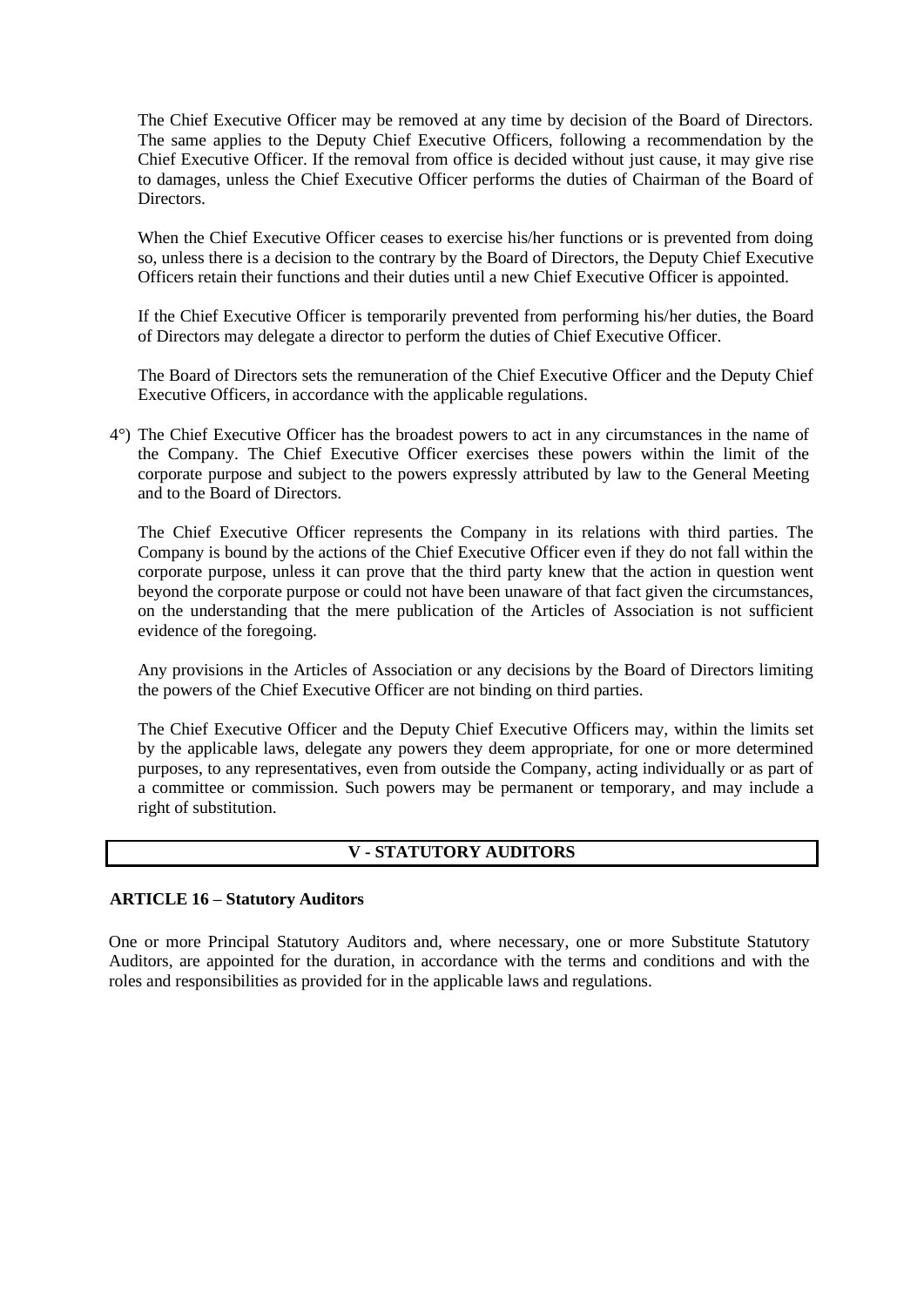#### **VI – GENERAL MEETINGS OF SHAREHOLDERS**

#### **ARTICLE 17 – General Meetings**

1°) General Meetings are called in accordance with the conditions provided for by the applicable regulations.

They are held at the registered office or at any other location as indicated in the notice of meeting. Notices of meeting are issued in the manner and within the time period provided by the applicable regulations.

2°) The agenda of the General Meeting is prepared by the person calling the meeting. However, one or more shareholders representing no less than the proportion of share capital required by law and acting in compliance with legal requirements and time limits, may, by registered letter with acknowledgement of receipt, require draft resolutions to be placed on the meeting agenda.

The General Meeting may not deliberate on any matter not on the agenda. The agenda may not be amended when a meeting is called for the second time. Notwithstanding the above, the General Meeting may, in any circumstances, remove one or several members of the Board of Directors and appoint their replacement(s).

3°) Each shareholder has the right to attend General Meetings and to take part in the deliberations, either personally or through a proxy, subject to providing proof of their identity and to submitting evidence of the registration of their shares in the registered shareholders' accounts kept by the Company – either in their own name or in the name of the Authorised Intermediary acting on their behalf in accordance with the seventh paragraph of article L. 228-1 of the French Commercial Code – in the Company's share register under the conditions and within the deadlines provided for by the applicable regulations.

Subject to the conditions provided for by the applicable laws and regulations, the shareholders may, by a decision of the Board of Directors, participate in General Meetings by video-conferencing and vote by means of electronic communication. The Board of Directors sets the practical arrangements for this method of attendance and voting. The technologies used must guarantee, as the case may be, the continuous and simultaneous transmission of the deliberations of the meeting, the security of the means used, the verification of the identity of those participating and voting and the integrity of the votes cast.

If a shareholder decides, further to a decision of the Board of Directors taken in accordance with the terms of the second paragraph of this article above, to cast a postal vote or vote online, give proxy to another shareholder or send a blank proxy form to the Company by returning the corresponding form electronically, the electronic signature on that form must:

- either take the form of a secure electronic signature as defined by law at that time;
- or result from the use of a reliable identification procedure guaranteeing the connection between the shareholder and the document to which his/her identity is attached or from any other procedure for identification and/or verification admitted by law at that time.
- 4°) At each General Meeting, the shareholders each have a number of votes equal to the number of shares they own or represent. However, voting rights double those attributed to other shares as a proportion of the share capital they represent – two votes for each share – are attributed to all those shares which are fully paid up and which have been registered in the name of the same shareholder for at least four years. Shareholders entitled to double voting rights on the date at which the Company was converted into a joint-stock company retain their double voting rights.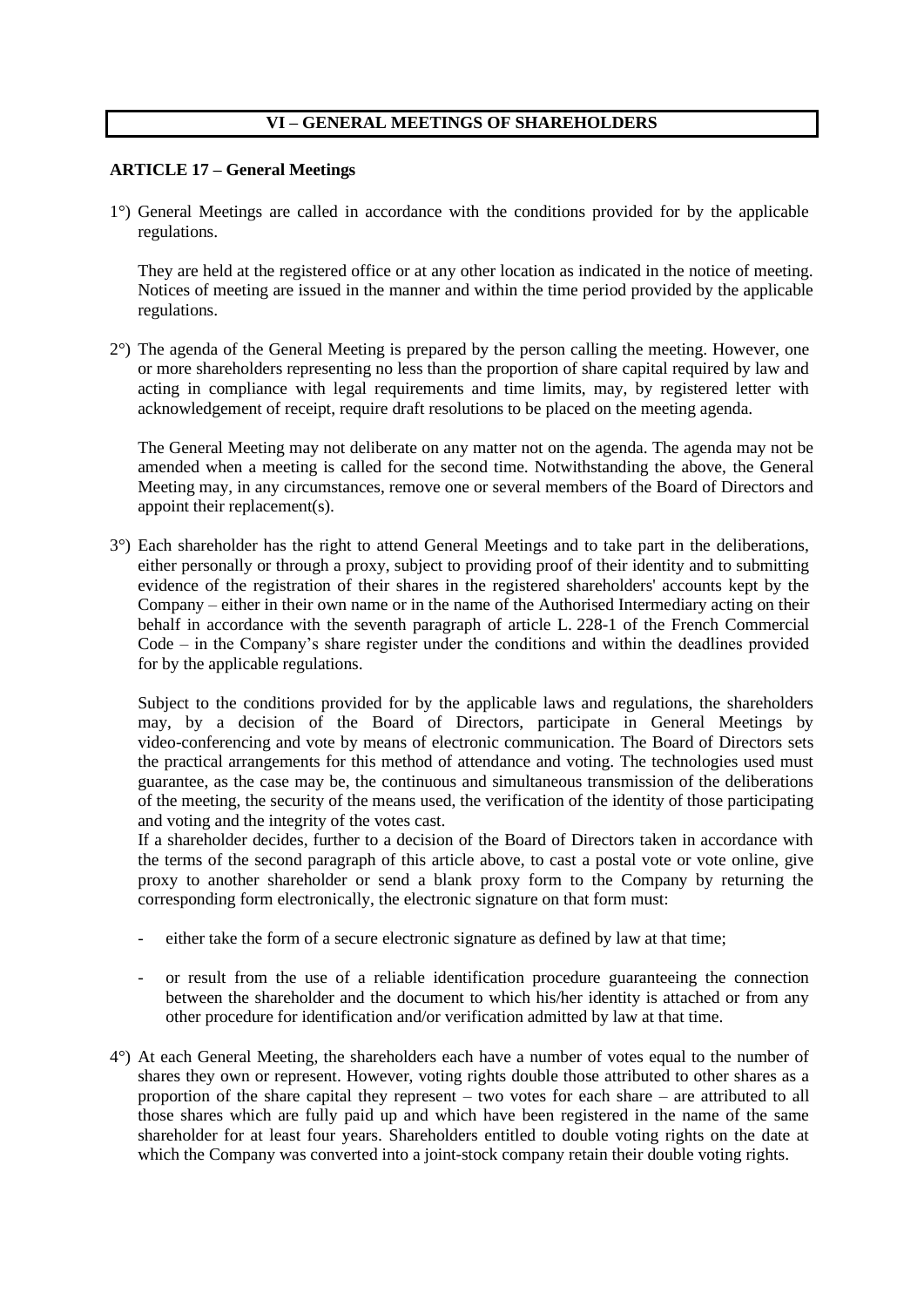Furthermore, where the Company's share capital is increased by incorporation of reserves, profits or share premiums, a double voting right is granted, from the date of issue, in respect of registered shares distributed free of charge to the holder of shares which originally carried double voting rights.

Transfer of title to a share results in the loss of the double voting rights.

However, transfer as a result of inheritance, the liquidation of commonly-held property between spouses or an inter vivos gift to a spouse or to a relative automatically entitled to inherit under French law does not cause existing double voting rights to lapse, nor does it interrupt the four-year period referred to above. Similarly, the merger or demerger of the Company has no effect on double voting rights, which may be exercised within the resulting company or companies if the articles of association of the said companies recognise such rights.

For pledged shares, the right to vote is exercised by the owner. For shares where beneficial ownership and bare ownership are separated, the right to vote is exercised by the beneficial owner (*usufruitier*) at Ordinary General Meetings, and by the bare owner (*nu-propriétaire*) at Extraordinary General Meetings.

5°) An attendance register containing the information required by law is kept for each General Meeting.

The attendance register is signed by all shareholders present and by the proxy holders. The meeting officers may decide to append the powers of attorney given to each proxy holder and the postal voting forms to the register, in hard copy, electronic or digital format. On the basis of specifications provided by the establishment in charge of organising the General Meeting, the attendance register is certified as accurate by the meeting officers and signed by said officers and by the meeting secretary.

6°) General Meetings are chaired by the Chairman of the Board of Directors or, in the absence of the Chairman, by the Vice-Chairman, or by a member of the Board of Directors appointed by the Vice-Chairman. If the person entitled or appointed to chair the Meeting fails to do so, the General Meeting elects its own chair.

The role of vote teller (*scrutateurs*) is performed by the two shareholders in attendance having the greatest number of shares, either directly or by way of proxy, who must consent thereto. The meeting officers (chair and vote tellers) appoint a secretary, who need not be a shareholder.

The meeting officers verify, certify and sign the attendance register, ensure that the deliberations are properly held, settle any differences that may arise in the course of the meeting, ensure that minutes of the meeting are prepared and, with the establishment in charge of organising the General Meeting, verify the votes cast and ensure their validity.

7°) Minutes recording the deliberations of each General Meeting are entered in a special register signed by the meeting officers. The minutes, prepared and recorded in this form, are considered to be a genuine transcript of the General Meeting. All copies of or extracts from the minutes must be certified by the Chairman of the Board of Directors, by a director holding the position of Chief Executive Officer, or by the meeting secretary.

#### **ARTICLE 18 – Ordinary General Meetings**

1°) Ordinary General Meetings may be called at any time. However, an Ordinary Annual General Meeting must be held at least once a year within six months of the close of each financial year.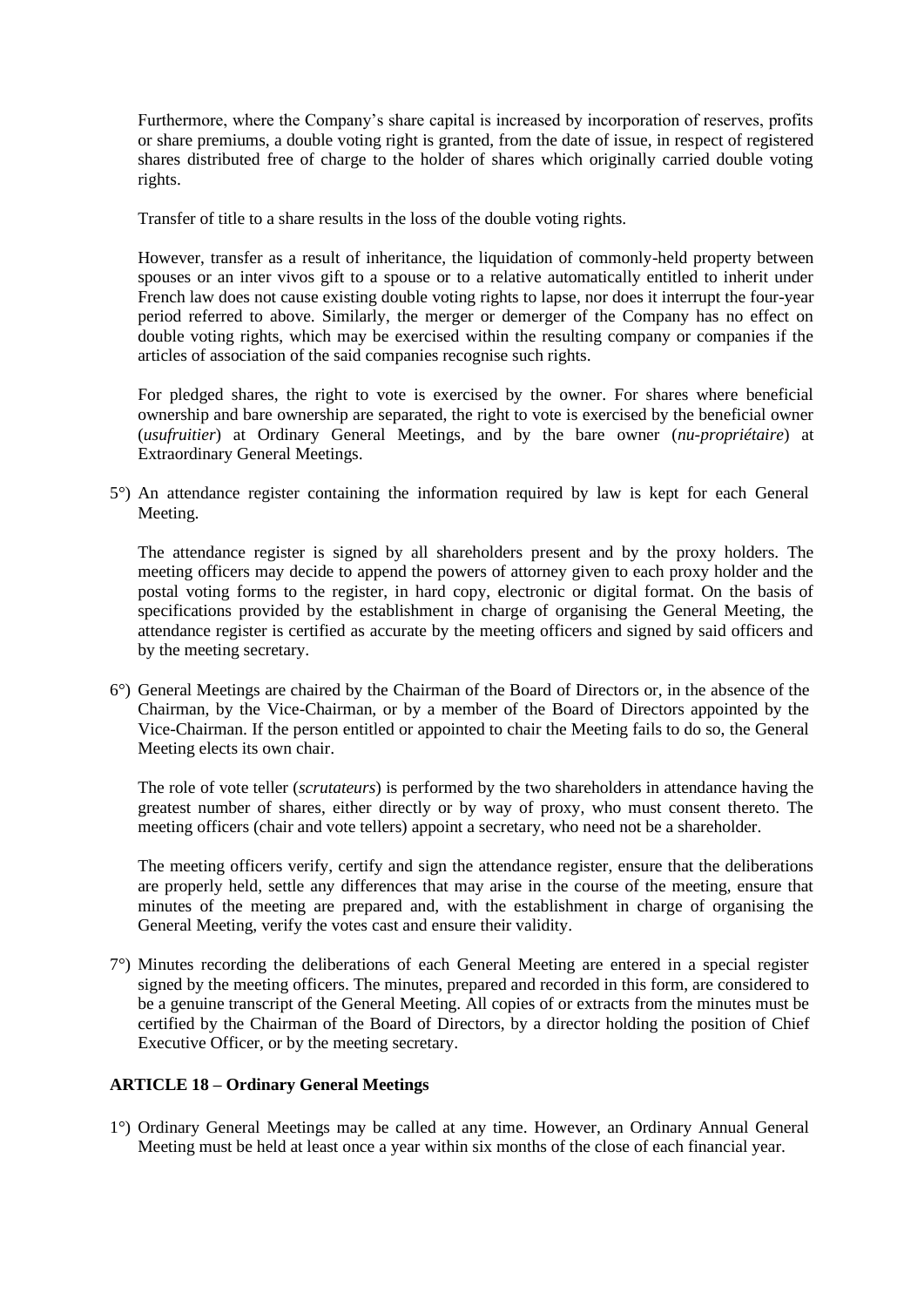- 2°) The Ordinary Annual General Meeting examines the reports prepared by the Board of Directors and the reports of the Statutory Auditors. It reviews and approves the Company's financial statements for the previous year and the proposed allocation of profit, in accordance with the applicable laws and these Articles of Association. In addition, the Ordinary Annual General Meeting and any other Ordinary General Meeting may appoint or remove the members of the Board of Directors, appoint the Statutory Auditors and vote on all matters within its remit and included on the meeting agenda, with the exception of those matters defined in article 19 as being exclusively within the remit of an Extraordinary General Meeting.
- 3°) All the shareholders fulfilling the conditions set by law are called to attend the Ordinary General Meeting.

The deliberations of an Ordinary General Meeting held at first call are valid only if the shareholders present, represented or having voted online or by post hold at least one-fifth of the shares carrying voting rights. At second call, the deliberations are valid irrespective of how many shareholders are present, represented or have voted online or by post.

4°) These resolutions are passed by a majority vote of the shareholders present, represented or having voted online or by post at the General Meeting. The votes cast do not include those attached to shares for which the shareholder did not take part in the vote, abstained or cast a blank or void ballot.

#### **ARTICLE 19 – Extraordinary General Meetings**

- 1°) The remit of the Extraordinary General Meeting includes any amendments of these Articles of Association for which the approval by an Extraordinary General Meeting is required by law, including but not limited to, and subject to the provisions of these Articles of Association, the following:
	- an increase or reduction of the Company's share capital;
	- a change in the terms and conditions of share transfers;
	- a change in the corporate purpose, term or registered office of the Company, subject to the powers granted to the Board of Directors to relocate the Company's registered office pursuant to the law;
	- the conversion of the Company into a different corporate form;
	- the winding up of the Company;
	- the merger of the Company with another company;
	- and all other matters within the remit of the Extraordinary General Meeting, in accordance with the law.
- 2°) All the shareholders under the conditions set down by law are called to attend the Extraordinary General Meeting.

The deliberations of an Extraordinary General Meeting held at first call are valid only if the shareholders present, represented or having voted online or by post hold at least a quarter of the shares carrying voting rights. The deliberations of an Extraordinary General Meeting held at second call are valid only if the shareholders present, represented or having voted online or by post hold at least one-fifth of the shares carrying voting rights.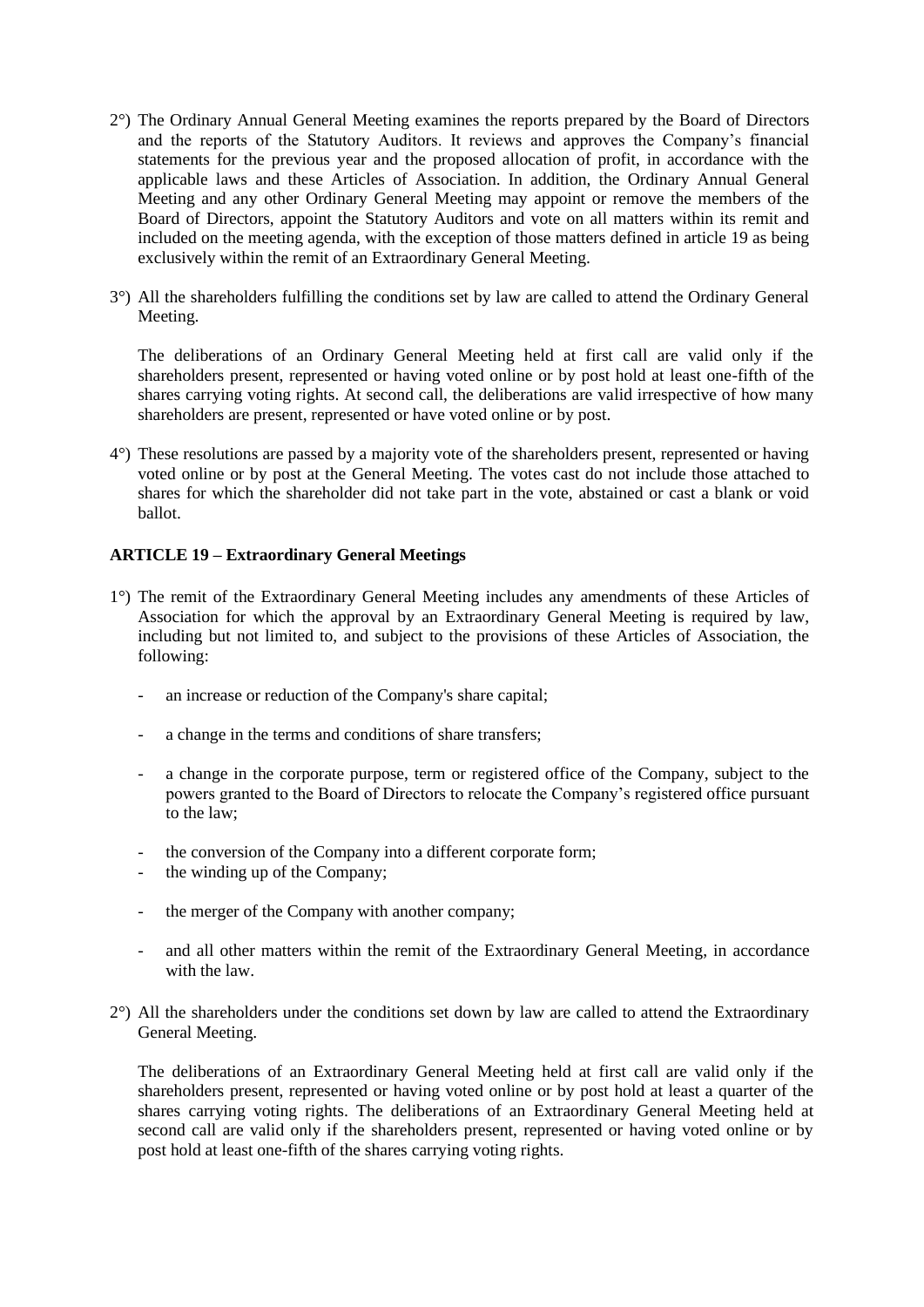3°) In all cases, the resolutions of Extraordinary General Meetings are passed by a vote in favour by at least two-thirds of the votes cast by shareholders present, represented or having voted by online or by post. The votes cast do not include those attached to shares for which the shareholder did not take part in the vote, abstained or cast a blank or void ballot.

#### **ARTICLE 20 – Shareholder information**

Each shareholder is entitled to have access to or, where applicable, receive documents relating to the Company under the terms and conditions provided by the applicable laws and regulations.

#### **VII – FINANCIAL STATEMENTS - ALLOCATION OF PROFIT**

#### **ARTICLE 21 – Financial year**

The Company's financial year begins on 1 January and ends on 31 December of each year.

#### **ARTICLE 22 – Financial statements**

The Board of Directors draws up an inventory of the Company's assets and liabilities at the end of each financial year.

It also draws up a balance sheet describing the assets and liabilities and separately showing shareholders' equity, an income statement summarising income and expenses for the financial year, and notes to the financial statements supplementing and commenting the information given in the balance sheet and the income statement.

All necessary depreciation, amortisation and provisions are recognised even if there is no or insufficient profit. A statement of the guarantees, endorsements and undertakings given and the sureties granted by the Company is appended to the balance sheet.

The Board of Directors prepares a management report which describes the position of the Company and that of its subsidiaries during the past financial year, foreseeable changes and any significant events occurring between the end of the financial year and the date on which the report was prepared, as well as any other information required under the applicable laws and regulations.

All of the above documents are submitted to the Statutory Auditors for comment prior to being submitted to the shareholders for approval.

#### **ARTICLE 23 – Allocation of profit**

The income statement, which summarises all the income and expenses for the year, shows, after depreciation, amortisation and provisions, the profit or loss for the financial year.

Out of the profit for the year, less previous accumulated losses if any, a certain amount must, by law, be set aside in priority and to the extent necessary to form the legal reserve.

Distributable profit is composed of the profit for the year less any accumulated losses and transfers to reserves required by law or by the Articles of Association, plus any unappropriated retained earnings.

The distributable profit is allocated to the shareholders in proportion to the number of shares held by each.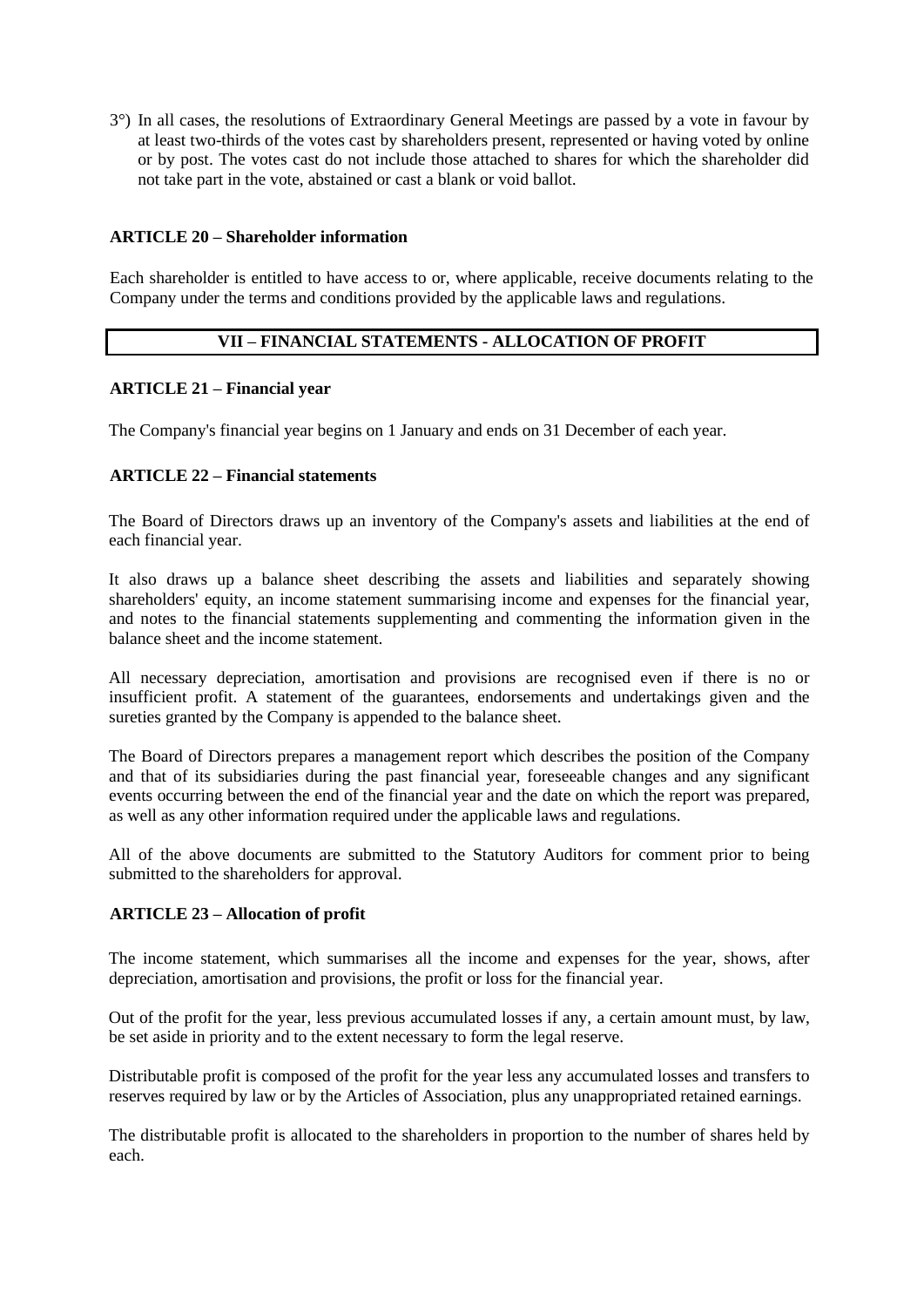However, the General Meeting may, upon recommendation of the Board of Directors, decide to set aside from the balance of distributable profit such amounts as it deems fit to be carried forward, or to be allocated to one or more general, extraordinary or special reserves.

Dividends are distributed, by priority, out of the profit for the year.

The General Meeting may, in addition, decide to distribute any part of the reserves available to it by expressly indicating those reserves from which such distributions are to be made. To the extent that such reserves have been established by deduction from distributable profit allocated to the shareholders, the amounts paid out therefrom accrue to the benefit of owners of shares alone, in proportion to the number of shares held by each.

The General Meeting called to approve the financial statements for the year may, in respect of all or part of said dividend, offer each shareholder the option to receive payment in cash or in shares.

Similarly, the Ordinary General Meeting approving the distribution of an interim dividend under the terms of article L. 232-12 of the French Commercial Code, may, in respect of all or part of said interim dividend, offer each shareholder the option to receive payment thereof in cash or in shares.

The offer for payment in shares, the price and conditions under which the shares are issued, the request for payment in shares and the conditions of the resulting capital increase are governed by the applicable law and regulations.

The terms of payment of dividends are set by the General Meeting or, failing that, by the Board of Directors. However, dividends must be paid within a maximum period of nine months from the close of the financial year, save where this period is extended by court order.

The General Meeting may also decide at any time to distribute the profits, reserves and/or premiums at its disposal by means of any distribution method, directly or indirectly, for all or part of the distribution, of negotiable financial instruments or any other assets included on the Company's balance sheet. Shareholders must, where applicable, personally ensure that the shares are grouped in such a way as to obtain a whole number of financial instruments or other rights so distributed.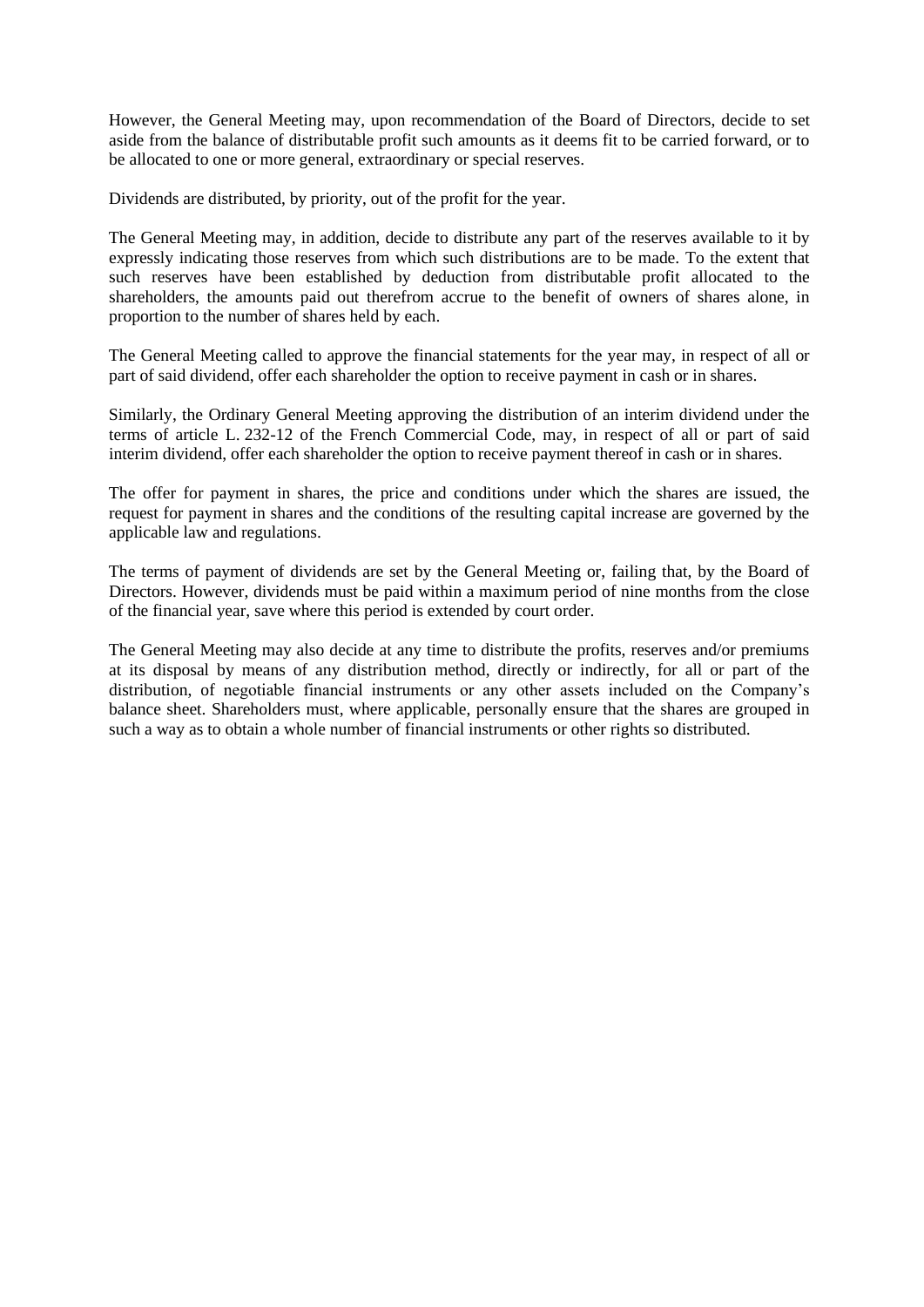#### **VIII - WINDING UP AND LIQUIDATION**

#### **ARTICLE 24 – Loss of half of the share capital**

In the event that the Company's annual financial statements show losses which result in shareholders' equity falling below half of the share capital, the Board of Directors must, within four months following the shareholders' approval of the financial statements in which such losses were disclosed, call an Extraordinary General Meeting in order to decide whether there is cause to wind up the Company ahead of term. If the Extraordinary General Meeting decides against winding up the Company and if the shareholders' equity has not been restored to at least half of the Company's share capital within the time period set by law, the share capital must be reduced by an amount at least equal to that of the losses that cannot be charged against reserves.

#### **ARTICLE 25 – Winding up of the Company**

The Company will be wound up in the cases provided for by law (including but not limited to, at the end of its term including any extension thereof) or by a decision to wind up the Company ahead of term made by an Extraordinary General Meeting.

#### **ARTICLE 26 – Liquidation of the Company**

The Company will be in liquidation as soon as it has been wound up, irrespective of the reason therefor.

One or several liquidators will be appointed, either by the Extraordinary General Meeting deciding to wind up the Company, whose decision will be made under the same quorum and majority requirements as for Ordinary General Meetings, or by an Ordinary General Meeting called on an extraordinary basis.

The liquidator – or each of the liquidators if there are several – represents the Company and has the broadest powers to realise the Company's assets, even by private agreement, as well as the authority to pay creditors and to distribute the remaining balance.

The General Meeting may authorise the liquidators to continue the Company's current business and to undertake new business for the requirements of the liquidation.

The net proceeds arising on liquidation, after settlement of liabilities, is used to fully repay the paid-up, non-redeemed share capital.

The balance, if any, is divided in proportion to the number of shares held by each shareholder.

#### **ARTICLE 27 – Disputes**

Any disputes arising during the lifetime of the Company or its liquidation, either between the shareholders, the members of General Management, the members of the Board of Directors and the Company, or between the shareholders themselves and relating to Company's business are submitted to the courts of competent jurisdiction and judged in accordance with French law.